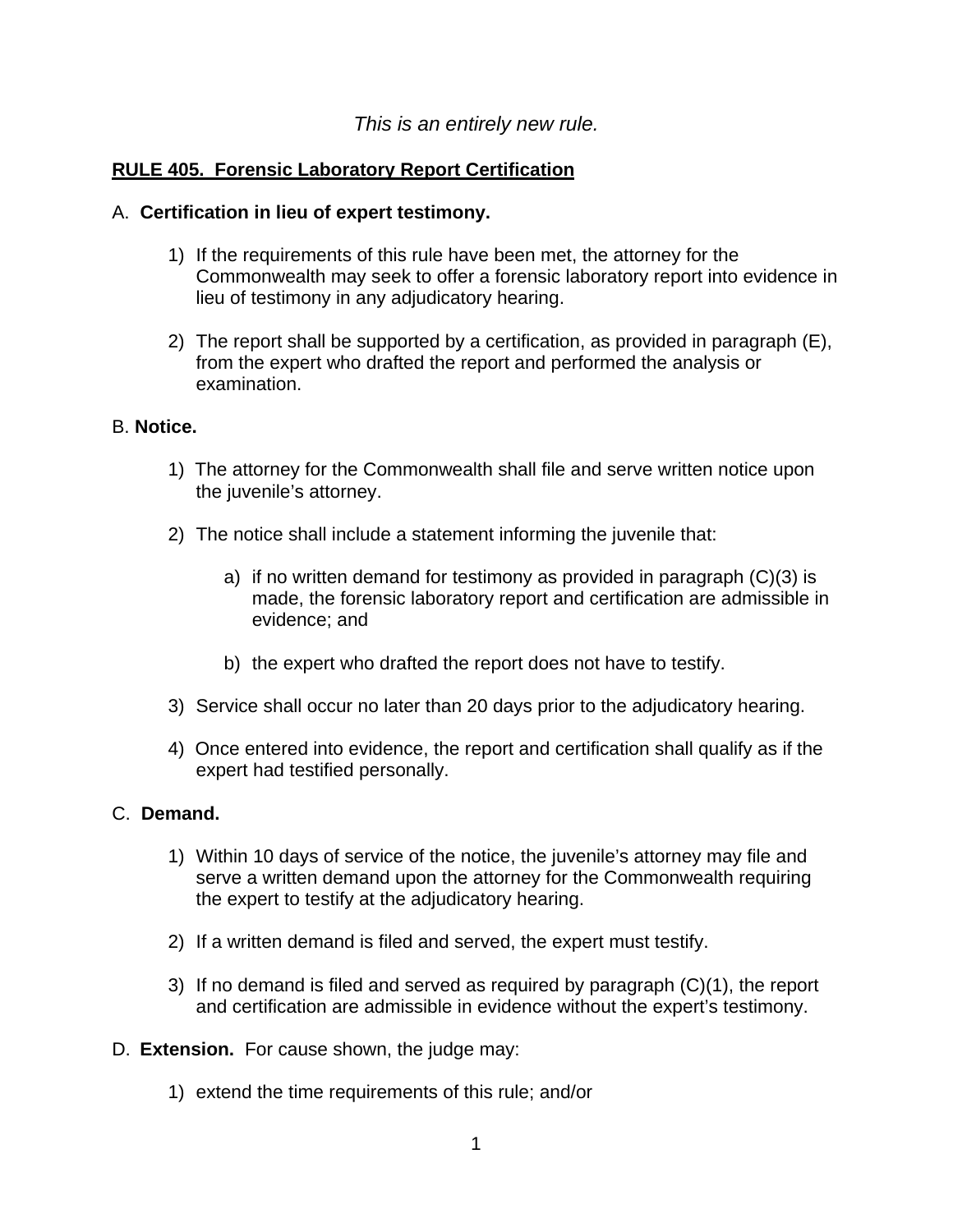- 2) grant a continuance of the adjudicatory hearing.
- E. **Certification.** The expert shall complete a certification providing:
	- 1) the education, training, and experience that qualify the expert to perform the analysis or examination;
	- 2) the entity by which the expert is employed and a description of the expert's regular duties;
	- 3) the name and location of the laboratory where the analysis or examination was performed;
	- 4) any state, national, or international accreditations of the laboratory at which the analysis or examination was performed;
	- 5) that the analysis or examination was performed under industry-approved procedures or standards; and
	- 6) the report accurately reflects the findings and opinions of the expert.

#### **COMMENT**

This rule was adopted in 201- to create a uniform procedure for delinquency proceedings similar to Pa.R.Crim.P. 574, which was adopted to address the issues raised by the U.S. Supreme Court's decision in *Melendez-Diaz v. Massachusetts*, 129 U.S. 2527 (2009). Its decision held that the 6<sup>th</sup> Amendment's confrontation right precluded presentation of laboratory reports without a live witness testifying at trial. In *Melendez-Diaz*, the U.S. Supreme Court noted with approval the use of "notice and demand" procedures. These procedures allow routine reports to be admitted without the expense of live expert testimony while protecting a defendant's confrontation rights.

Under the Pennsylvania Constitution, Art. 1, § 9, juveniles are to be afforded the same due process rights as adult defendants, including the right to confront witnesses. *See In re Davis*, 546 A.2d 1149 (Pa. Super. Ct. 1988); *Com. v. McNaughton*, 381 A.2d 929 (Pa. Super. Ct. 1977). *See also In re Winship*, 397 U.S. 358 (1970) and *In re Gault*, 387 U.S. 1 (1967).

This rule provides a "notice and demand" procedure for delinquency proceedings. Under this rule, the attorney for the Commonwealth may seek to admit a forensic laboratory report as evidence without expert testimony if the notice requirements are met and no demand for the presence of the expert is made. If the juvenile makes such a demand, the expert is required to testify before the report can be admitted into evidence.

Nothing in this rule is intended to: 1) preclude a stipulation agreed to by the parties for the admission of the report without the expert's presence; 2) prevent further stipulation by the parties in light of the admission of the report and certification; or 3) change the discovery requirements pursuant to Rule 340.

Pursuant to paragraph (D), the court may permit filing of the notice or demand after the time period required in the rule if the party seeking the late filing shows cause for the delay. In the situation where the judge permits the late filing of the notice, the juvenile still has ten days to make the demand for the live testimony of the expert. This may necessitate a continuance of the adjudicatory hearing.

The certification in paragraph (E) does not require a description of the actual tests performed for the analysis. This information more properly belongs in the report itself. Because one of the goals of this rule is to permit the juvenile to make an informed decision regarding whether to demand the live